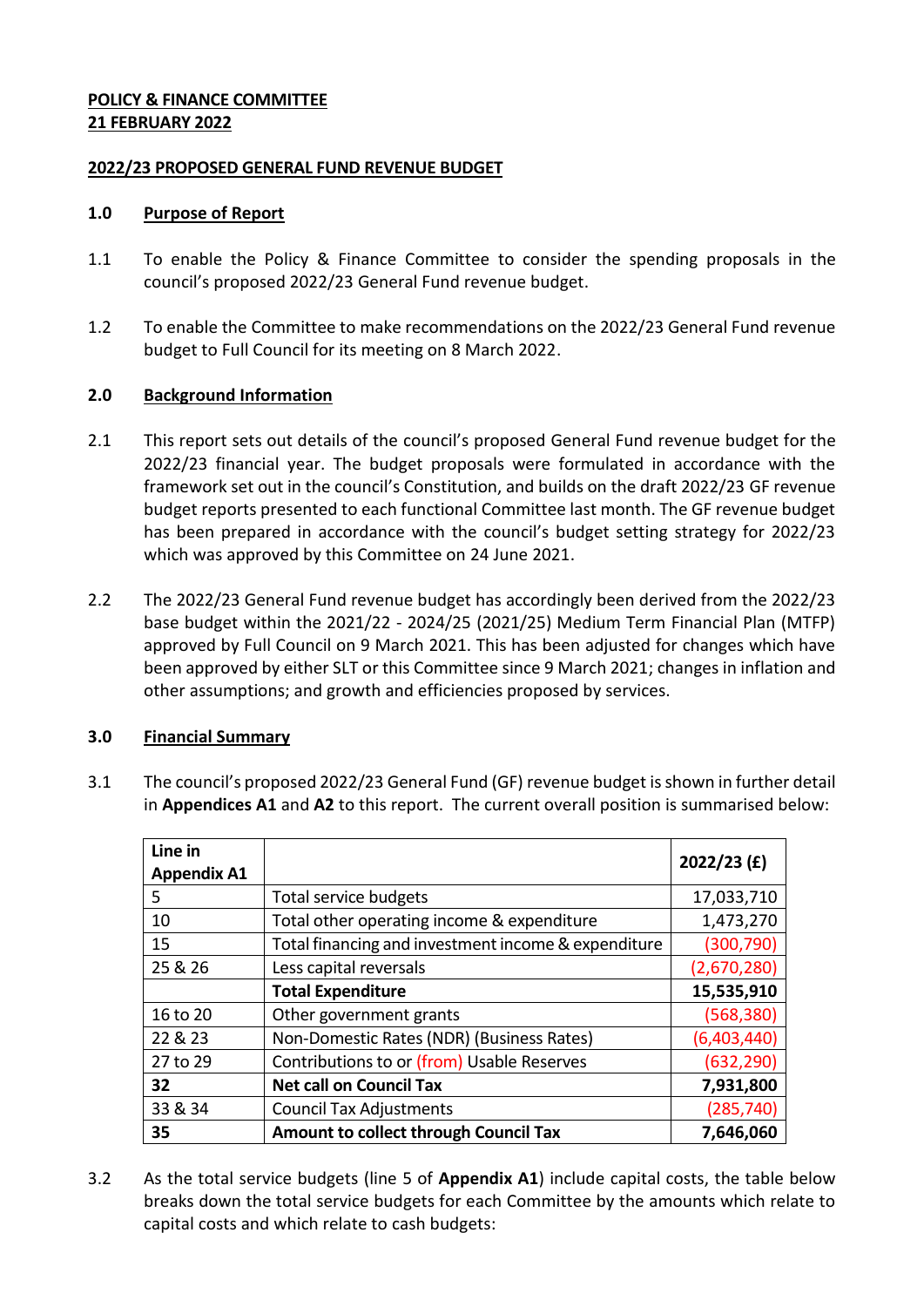| Line in         |                                | 2022/23     | 2022/23     |              |
|-----------------|--------------------------------|-------------|-------------|--------------|
|                 | <b>Committee</b>               | base budget | base budget |              |
| <b>Appendix</b> |                                | (March      | (February   | Variance (£) |
| A1              |                                | 2021) (f)   | 2022) (£)   |              |
| Without         | Economic Development (ED)      | 1,411,975   | 1,630,630   | 218,655      |
|                 | Homes & Communities (H&C)      | 2,107,270   | 2,066,200   | (41,070)     |
| Capital         | Leisure & Environment (L&E)    | 4,349,980   | 4,949,010   | 599,030      |
| costs           | Policy & Finance (P&F)         | 5,555,840   | 5,717,590   | 161,750      |
|                 | <b>Cash Service Budgets</b>    | 13,425,065  | 14,363,430  | 938,365      |
|                 |                                |             |             |              |
|                 | Economic Development (ED)      | 588,900     | 643,120     | 54,220       |
| Capital         | Homes & Communities (H&C)      | 251,000     | 166,980     | (84,020)     |
| costs           | Leisure & Environment (L&E)    | 1,023,400   | 1,394,710   | 371,310      |
|                 | Policy & Finance (P&F)         | 396,600     | 465,470     | 68,870       |
| 25 & 26         | <b>Capital Service Budgets</b> | 2,259,900   | 2,670,280   | 410,380      |
|                 |                                |             |             |              |
| 1               | Economic Development (ED)      | 2,000,875   | 2,273,750   | 272,875      |
| $\overline{2}$  | Homes & Communities (H&C)      | 2,358,270   | 2,233,180   | (125,090)    |
| 3               | Leisure & Environment (L&E)    | 5,373,380   | 6,343,720   | 970,340      |
| 4               | Policy & Finance (P&F)         | 5,952,440   | 6,183,060   | 230,620      |
| 5               | <b>Total Service Budgets</b>   | 15,684,965  | 17,033,710  | 1,348,745    |

- 3.3 The table below shows how the 2022/23 base budget approved by Full Council on 9 March 2021, has been adjusted for changes which have been approved by either SLT or this Committee since 9 March 2021; changes in inflation and other assumptions; and growth and efficiencies proposed by services.
- 3.4 Information regarding the variances between the 2022/23 base budgets approved by Full Council in March 2021 and the current proposed 2022/23 base budgets can be found in **Appendices C1-C4**.

| <b>Committee</b>   | 2022/23<br>base<br>budget<br>(March<br>$2021)$ (£) | Approved<br>changes | <b>Assumption</b><br>changes | Growth  | <b>Efficiencies</b> | 2022/23<br>base<br>budget<br>(February<br>2022) (f) | Variance<br>(E) |
|--------------------|----------------------------------------------------|---------------------|------------------------------|---------|---------------------|-----------------------------------------------------|-----------------|
| <b>ED</b>          | 1,411,975                                          | 167,730             | 20,995                       | 242,840 | (212, 910)          | 1,630,630                                           | 218,655         |
| H&C                | 2,107,270                                          | 46,180              | (144, 580)                   | 57,330  | 0                   | 2,066,200                                           | (41,070)        |
| L&E                | 4,349,980                                          | 71,070              | 152,180                      | 382,600 | (6,820)             | 4,949,010                                           | 599,030         |
| P&F                | 5,555,840                                          | 27,870              | 174,360                      | 159,310 | (199, 790)          | 5,717,590                                           | 161,750         |
| <b>Non-Capital</b> | 13,425,065                                         | 312,850             | 202,955                      | 842,080 | (419,520)           | 14,363,430                                          | 938,365         |

# **4.0 Development of Proposed 2022/23 General Fund Revenue Budget**

4.1 The development of the proposed 2022/23 General Fund budget was set out in the Budget Strategy document that was presented to Policy and Finance Committee 24 June 2021. This set out the strategy for the year which was to build upon the notional 2022/23 budget as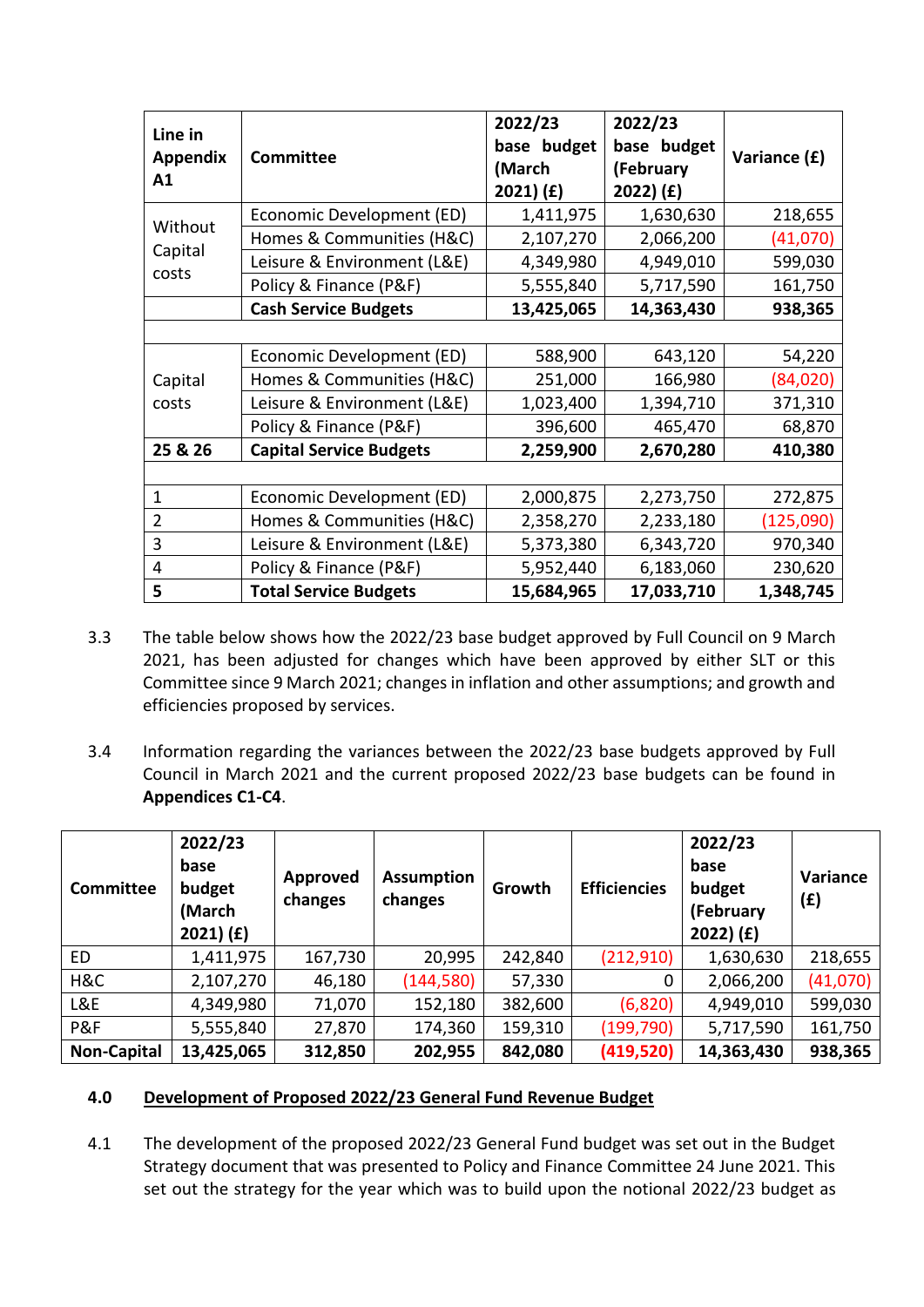compiled in the preparation of the MTFP for the 2021/22 to 2024/25 which was approved by Council on 9 Match 2021.

- 4.2 This report therefore sets out how the changes that have been considered by Members throughout the current financial year (through reports to operational committees with approval from Policy and Finance Committee), changes in assumptions around inflation together with forecasted growth and efficiencies have affected that position in order to generate the proposed budget in this report.
- 4.3 This budget has been considered by each of the operational committees during the January cycle of meetings and hence recommended on from each of them based on the anticipated resources needed to deliver their relevant areas of the Councils approved Community Plan.
- 4.4 The proposed 2022/23 General Fund revenue budget collates various types of information, such as the:
	- a) level of government grant receivable;
	- b) expected level of council tax and business rates income;
	- c) expected level of other income, such as from fees and charges;
	- d) expected level of spend on employees; and
	- e) expected use of reserves.
- 4.5 The sub-sections in this part of the report summarise these and other areas of importance.

Local Government Finance Settlement: Settlement Funding Assessment (SFA)

- 4.6 The annual Local Government Finance Settlement provides councils with the amount of government grant and other information crucial for setting the next financial year's budget. The provisional settlement was announced on 16 December 2021, and the final settlement was announced on 08 February 2022.
- 4.7 The Settlement Funding Assessment (SFA) which the government will give councils next year is a combination of Revenue Support Grant (RSG) and the council's local share of redistributed business rates.
- 4.8 The government will pay Newark and Sherwood £3.765m in SFA for 2022/23. This amount has effectively been the same since 2020/21 with inflationary increases in RSG. The table below breaks down the council's SFA for the four financial years between 2019/20 and 2022/23. This shows an increase in government funding of 1.7% over that period.

|                                   | 2019/20 (£) | $2020/21$ (£) | 2021/22(f) | $2022/23$ (£) |  |
|-----------------------------------|-------------|---------------|------------|---------------|--|
| Support<br>Revenue                | 82,785      | 84,134        | 84,599     | 87,743        |  |
| Grant (RSG)                       |             |               |            |               |  |
| <b>Baseline</b><br><b>Funding</b> |             |               |            |               |  |
| Level (BFL)                       | 3,618,775   | 3,677,736     | 3,677,736  | 3,677,736     |  |
| Settlement Funding                |             |               |            |               |  |
| <b>Assessment (SFA)</b>           | 3,701,560   | 3,761,870     | 3,762,335  | 3,765,479     |  |

4.9 The freeze in the 2022/23 SFA is because of delays to government's reform of the local government finance system. The government's planned reforms are mainly to increase the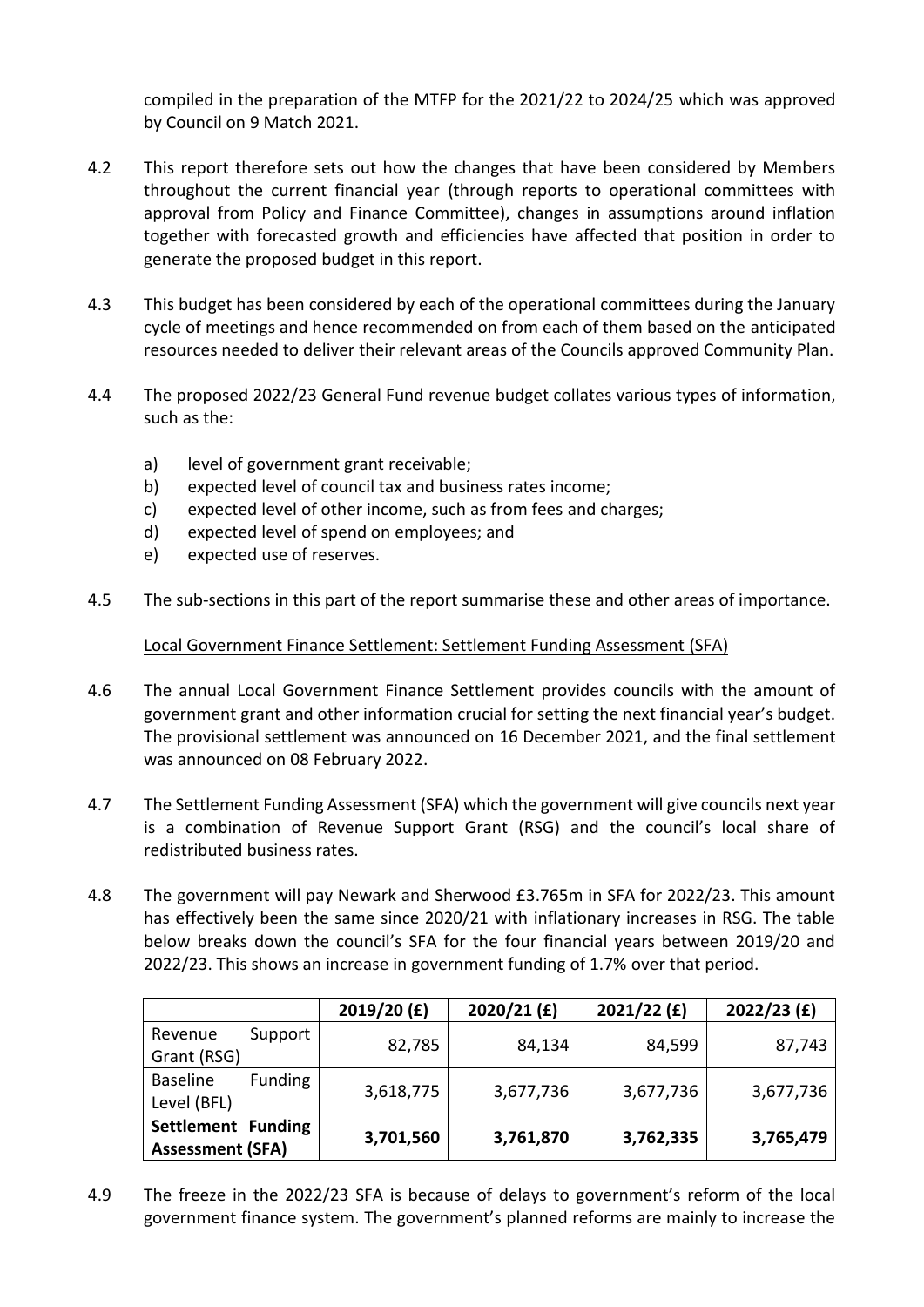proportion of business rates retained locally; and to make fairer the government's annual funding allocations for local authorities. The government previously intended for these reforms to take effect from 2020/21, though now intends for these reforms to take effect from 2023/24. In light of another one year delay, the government have rolled forward the 2021/22 settlement for 2022/23. This is through both the Fair Funding Review and the reset and review of the Business Rates baselines.

4.10 In addition to the council's BFL payment from the government, the council may also receive business rates from the Nottinghamshire Business Rates Pool and retain a proportion of locally generated business rates. Further details can be found in paragraph 4.42.

#### Proposed 2022/23 Council Tax

- 4.11 Chapter IVA (Limitation of Council Tax and Precepts) of the *Local Government Finance Act 1992* requires billing authorities to hold referenda if their relevant basic amount of council tax for a financial year is in excess of a set of principles determined by the Secretary of State.
- 4.12 An authority's relevant basic amount of council tax is its average band D council tax excluding local precepts. The relevant basic amount of council tax for Newark & Sherwood District Council (NSDC) includes the levy that Internal Drainage Boards charge the Council.
- 4.13 Since 2016/17, shire district councils have been able to increase council tax by the greater of the core principle or £5.00 without holding referenda. For 2018/19 and 2019/20, the core principle was 3%; and for all other years, 2%.
- 4.14 The proposed core principle for 2022/23 is 2%. The government's proposed council tax referendum principle for shire district councils therefore permits increases in the council's 2022/23 relevant basic amount of council tax of up to (and including) the greater of 1.99% or £5.00 without holding a referendum.
- 4.15 The assumed council tax increase within these budget papers is an increase in the band D equivalent of 1.94%, or £3.53 per year based on the band D average. As 74% of the properties in Newark and Sherwood are in bands A to C, the increase for these properties will be less than £3.53 per year.
- 4.16 The council tax base (being the number of band D equivalent properties within the district) assumes a 3.01% increase on 2021/22, to account for both a change in methodology and increase in number of properties within the District.

#### Proposed 2022/23 Budget – General Principles

4.17 The appropriate bases agreed in the Budget Strategy and used in the preparation of the budget are:

| a) | Employees | Some of the main assumptions used to budget for employee costs<br>for 2022/23 are:         |
|----|-----------|--------------------------------------------------------------------------------------------|
|    |           | - a 2% annual increase in basic pay, in addition to an assumed<br>2% increase for 2021/22; |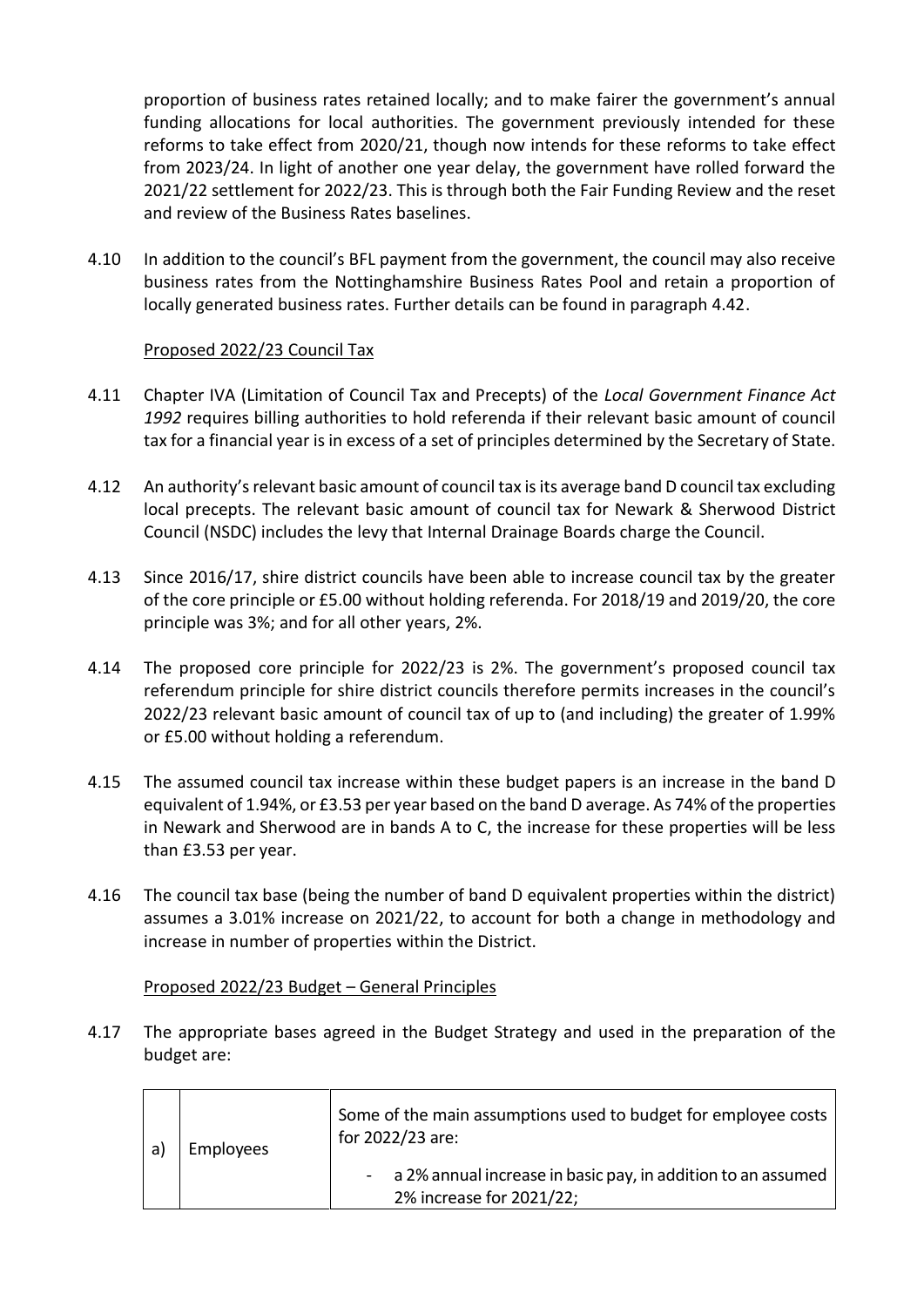|            |                                                 | a 1.25% increase in the council's rate of National Insurance<br>(NI) contributions;<br>an increase in pay point for employees not at the post's<br>highest pay point; and<br>a 4.0% vacancy rate.<br>4.0% of the council's total salary budget, or £659,930, has been<br>budgeted to be saved from posts that remain vacant for a period of                                                                     |
|------------|-------------------------------------------------|-----------------------------------------------------------------------------------------------------------------------------------------------------------------------------------------------------------------------------------------------------------------------------------------------------------------------------------------------------------------------------------------------------------------|
|            |                                                 | time before being filled.                                                                                                                                                                                                                                                                                                                                                                                       |
|            |                                                 | Pension-related costs have been budgeted for in line with the<br>actuarial review which took place as at 31 March 2019 for the three<br>years between 2020/21 and 2022/23.                                                                                                                                                                                                                                      |
| b)         | Employer's<br>Superannuation                    | The council's budgeted pension-related costs have increased,<br>because its total 2022/23 basic pay budgets have increased. The<br>council's primary rate (charged as a proportion of basic salary at<br>employee level) is 17.5%.                                                                                                                                                                              |
|            |                                                 | The council's secondary rate (Appendix A1, line 7) (a fixed<br>contribution to past service costs) for 2022/23 is notionally the<br>same as for 2021/22. The reason the cost is notional is because the<br>council has already paid its secondary rate costs for 2022/23. The<br>council received a discount for paying its secondary rate costs for<br>the three years between 2020/21 and 2022/23 in 2020/21. |
| c)         | <b>General Inflation</b>                        | Most income budgets and non-pay expenditure budgets have been<br>uplifted by 3%. Specific budgets have had larger increases on where<br>applicable. Some costs, such as insurance and utilities, are expected<br>to increase by more than 2%; and others, such as fixed-price goods<br>and services, are expected to increase by less than 2%.                                                                  |
| d)         | Average<br>Interest<br>Rate<br>re External Debt | The council's General Fund borrowing will be in accordance with<br>the Prudential Code for Capital Finance in Local Authorities. The<br>cost of borrowing will depend on the rates available at the time that<br>funding is required.                                                                                                                                                                           |
|            |                                                 | The proposed budgets for each Committee (Appendix A1, lines 1-<br>4) includes the notional costs of assets used in delivering services,<br>so that the council can reflect the true cost of delivering services.                                                                                                                                                                                                |
| $\epsilon$ | <b>Capital Charges</b>                          | Statute, however, requires these capital charges be reversed out<br>(Appendix A1, lines 25 & 26) and replaced with the cost to the<br>council taxpayer of the underlying capital decisions that have yet<br>to be financed (Minimum Revenue Provision (MRP)) (Appendix<br>A1, line 11). Legislation determines that council taxpayers cannot<br>be charged for the notional costs of assets used.               |
| f)         | Capital Financing<br>Charges                    | The council's General Fund (GF) revenue budget is charged when<br>the council borrows to fund the purchase or creation of non-                                                                                                                                                                                                                                                                                  |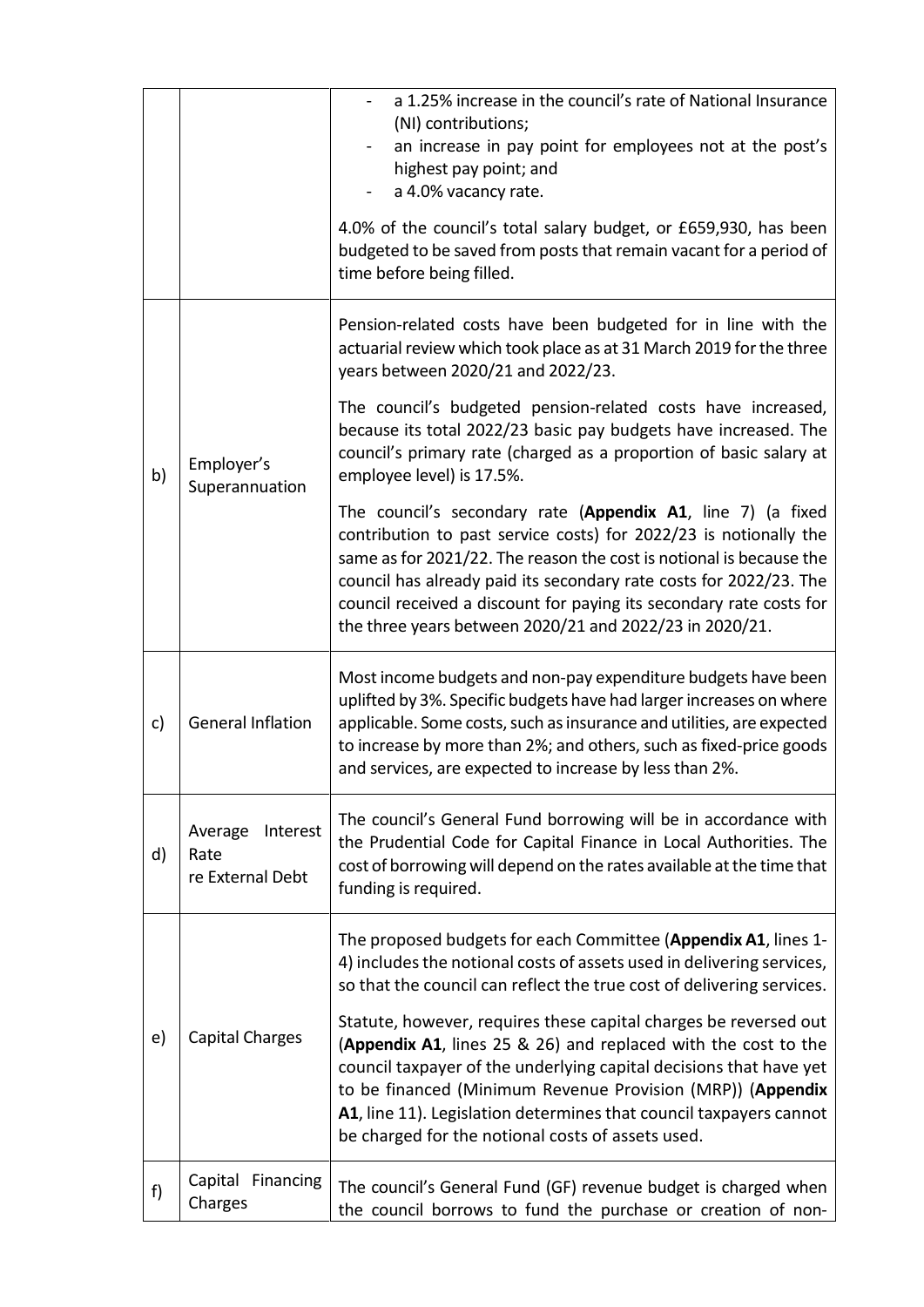|  | current assets. These charges will be in line with the council's<br>Minimum Revenue Provision (MRP) policy for 2022/23 to be<br>approved by Council on 8 March 2022. |
|--|----------------------------------------------------------------------------------------------------------------------------------------------------------------------|
|  | MRP is a charge to the taxpayer, calculated by apportioning the<br>value borrowed for assets over their expected useful lives.                                       |

Total Expenditure after Reversal of Capital Charges (**Appendix A1**)

4.18 Total council expenditure budgets in 2022/23 are £597,695 more than in 2021/22, after capital charges have been reversed (**Appendix A1**, lines 25 & 26).

| Line    |                                                        | 2022/23 base<br>budget<br>(March 2021)<br>(£) | 2022/23 base<br>budget<br>(February<br>2022) (f) | Variance (£) |
|---------|--------------------------------------------------------|-----------------------------------------------|--------------------------------------------------|--------------|
| 5       | Total service budgets                                  | 15,684,965                                    | 17,033,710                                       | 1,348,745    |
| 10      | Total other operating income &<br>expenditure          | 1,467,290                                     | 1,473,270                                        | 5,980        |
| 15      | Total financing and investment<br>income & expenditure | 45,860                                        | (300, 790)                                       | (346, 650)   |
| 25 & 26 | <b>Reversal of Capital Charges</b>                     | (2, 259, 900)                                 | (2,670,280)                                      | (410, 380)   |
|         | <b>TOTAL</b>                                           | 14,938,215                                    | 15,535,910                                       | 597,695      |

4.19 The table below details the council's net budget requirement for 2022/23, broken down by gross expenditure and gross income:

| Line    |                                                                       | 2022/23 gross<br>expenditure<br>(£) | 2022/23 gross<br>income (£) | 2022/23<br>net<br>expenditure<br>(f) |
|---------|-----------------------------------------------------------------------|-------------------------------------|-----------------------------|--------------------------------------|
|         | budgets<br>Total<br>service<br>(Appendix A2)                          | 47,155,390                          | (30, 121, 680)              | 17,033,710                           |
| 10      | Other operating income &<br>expenditure                               | 1,473,270                           | 0                           | 1,473,270                            |
| 15      | Financing<br>Total<br>and<br>&<br>Investment<br>income<br>expenditure | 821,910                             | (1, 122, 700)               | (300, 790)                           |
| 21 & 30 | (NHB)<br>New Homes Bonus<br>(allocation to reserves)                  | 1,572,880                           | (1,572,880)                 |                                      |
| 25 & 26 | <b>Reversal of Capital Charges</b>                                    | (3,460,280)                         | 790,000                     | (2,670,280)                          |
|         | <b>TOTAL</b>                                                          | 47,563,170                          | (32,027,260)                | 15,535,910                           |

4.20 The main reasons for changes in 2022/23 service expenditure are listed below:

| Reason for change in 2022/23 base budget (February 2022), compared to<br>2022/23 base budget (March 2021) | Variance (£) |
|-----------------------------------------------------------------------------------------------------------|--------------|
| Employee-related changes: includes retention payments for large goods                                     | 327,450      |
| vehicle (LGV) drivers in Environmental Services and establishment changes                                 |              |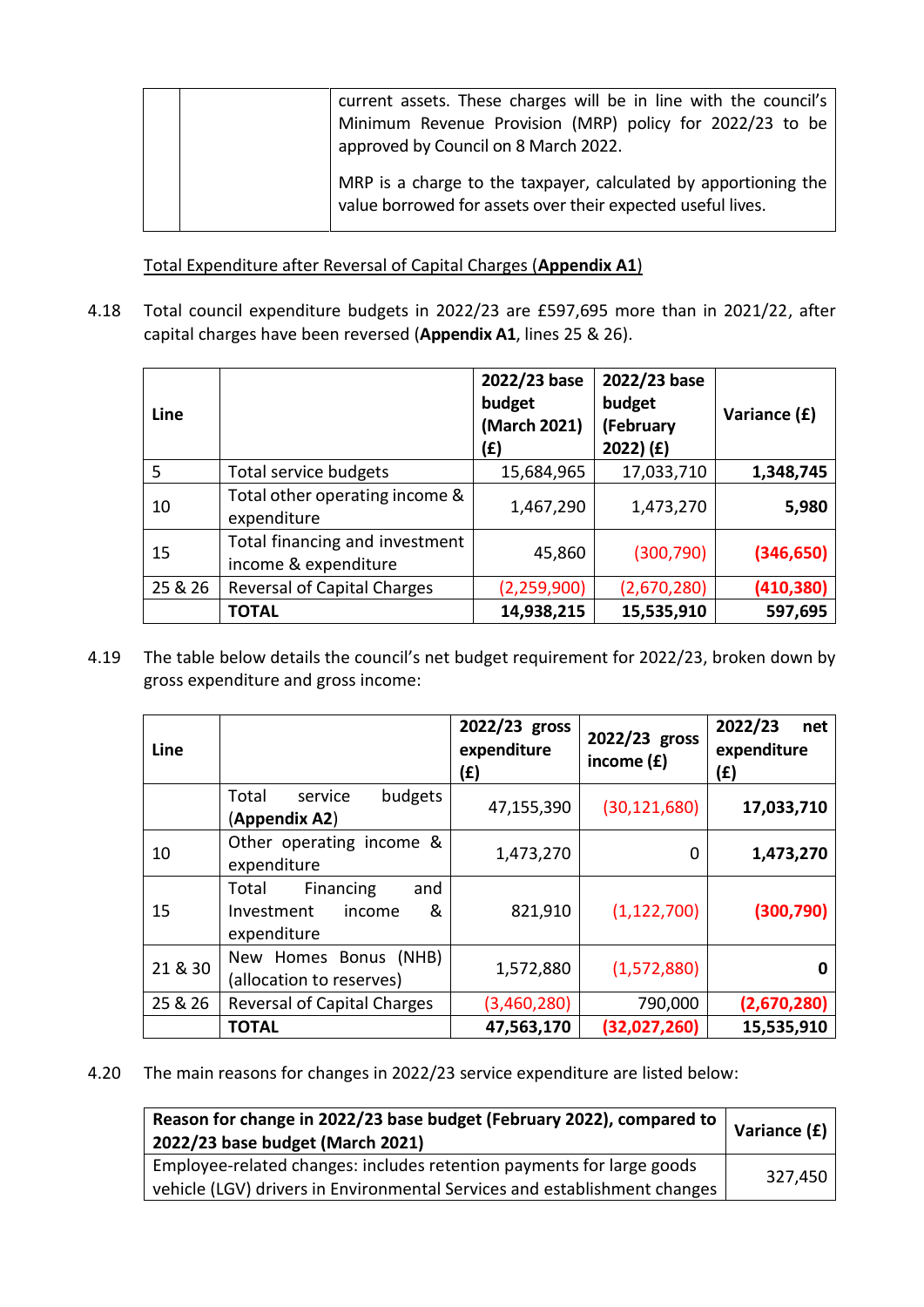| Increase in management fee paid to Active4Today (A4T) (includes<br>Southwell Leisure Centre Trust (SLCT) | 245,410    |
|----------------------------------------------------------------------------------------------------------|------------|
| Budgeted inclusion of 2022/23 Homelessness Prevention Grant                                              | (232, 540) |
| Reduction in recharges to Housing Revenue Account (HRA)                                                  | 144,340    |
| Inclusion of budgets for Queen's Platinum Jubilee and Community<br>initiatives                           | 100,000    |
| Additional contribution to Newark Castle repairs and maintenance costs                                   | 89,720     |

4.21 Information regarding the variances between the 2022/23 base budgets approved by Full Council in March 2021 and the current proposed 2022/23 base budgets can be found in **Appendices C1-C4**.

# 2022/23 Employee Plan (**Appendix F**)

4.22 The council predicts that it will have 579.89 full-time equivalent (FTE) employees at the end of 2021/22. This is predicted to increase to 585.01 FTEs by the end of 2022/23. Any changes to the establishment from the 579.89 FTEs predicted at the end of 2021/22 will require the relevant approvals, and have not currently been budgeted for.

# Fees and Charges Review

- 4.23 The fees and charges for many services administered by the local authority are set by statute. The amounts for these, and their timing and review, are therefore prescribed by central government. There remains, however, many services where the council has the ability to review and if necessary amend its charges or charging regime.
- 4.24 In accordance with the council's Constitution, each service area should consider the level of fees and charges to be implemented in the following financial year as part of the process of service planning and budget setting.
- 4.25 The proposals for the levels of fees and charges to be implemented from 1 April 2022 were subject to scrutiny by each of the Committees during the January cycle and have now been updated where appropriate. The council is currently budgeting to receive £5.244m of income from fees and charges in 2022/23. This is a decrease of £0.096m from 2021/22.
- 4.26 The table below summarises the services which provide the council with most of its fees and charges income, and the fees and charges income budgeted from these services for 2022/23:

| <b>Service</b>                                      | 2022/23<br>base<br>budget<br>(March<br>2021) (f) | 2022/23<br>base<br>budget<br>(February<br>2022) (f) | <b>Summary</b>                                                                                                                                                                                                                                                                                                               |
|-----------------------------------------------------|--------------------------------------------------|-----------------------------------------------------|------------------------------------------------------------------------------------------------------------------------------------------------------------------------------------------------------------------------------------------------------------------------------------------------------------------------------|
| Trade Waste,<br>Recycling and<br><b>Garden Bins</b> | 1,672,020                                        | 1,601,150                                           | Businesses based in Newark and Sherwood<br>have to pay for their waste to be collected and<br>disposed of. Nottinghamshire County Council<br>sets the waste disposal charges for all district<br>and borough councils in the county, through its<br>statutory role as the Waste Disposal Authority<br>for these authorities. |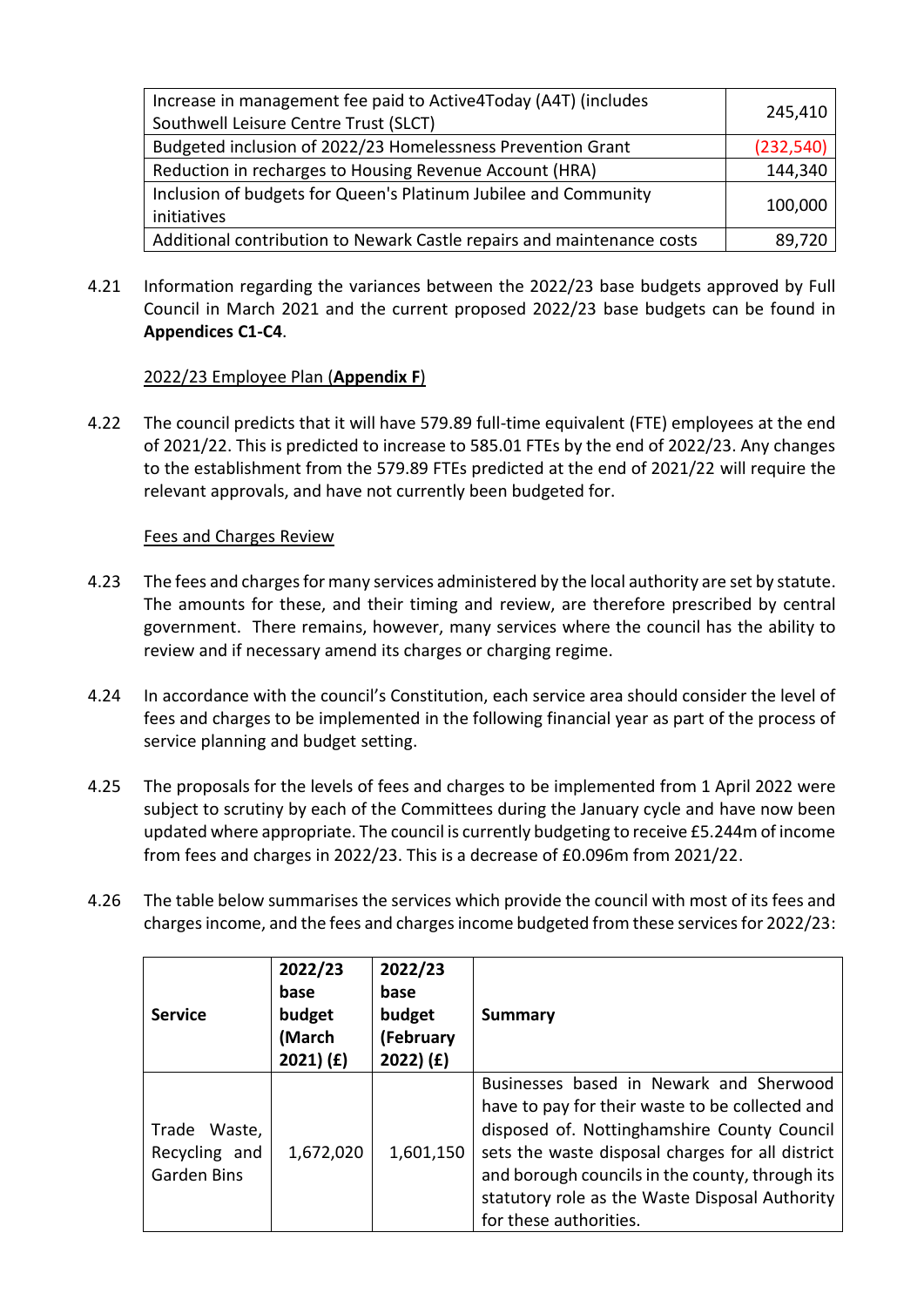|                          |           |           | Further details of these and the other<br>proposed charges for 2022/23 can be found in<br><b>Appendix E12.</b>                                                                                                                                                                                                                                                                                                                                                                                                                                      |
|--------------------------|-----------|-----------|-----------------------------------------------------------------------------------------------------------------------------------------------------------------------------------------------------------------------------------------------------------------------------------------------------------------------------------------------------------------------------------------------------------------------------------------------------------------------------------------------------------------------------------------------------|
| Car and Lorry<br>Parking | 1,170,590 | 1,250,260 | The car parking charges proposed for 2022/23<br>are largely the same as those in 2021/22,<br>though increases have been proposed for lorry<br>parking. Further details can be found in<br><b>Appendix E15.</b>                                                                                                                                                                                                                                                                                                                                      |
| Planning                 | 1,007,090 | 981,000   | Planning application fees are statutory, set by<br>the government, whereas pre-application<br>advice fees are discretionary, set by the<br>council. The council categorises its pre-<br>application advice fees by the size and type of<br>developments. Further details, including the<br>statutory fees chargeable, can be found in<br>Appendices E1 & E2.                                                                                                                                                                                        |
| Culture                  | 539,150   | 537,850   | The charges related to the Palace Theatre<br>Newark, National Civil War Centre, and Newark<br>Castle and Gardens proposed for 2022/23 are<br>largely the same as those in 2021/22. Further<br>details can be found in Appendix E5.                                                                                                                                                                                                                                                                                                                  |
| Environmental<br>Health  | 114,130   | 106,130   | The Environmental Health section provides a<br>range of services, such as food safety and<br>pollution control. Some of these are statutory,<br>and some discretionary. Increases have been<br>proposed for some of the discretionary<br>environmental health fees for 2022/23, to<br>ensure that the council recovers the full cost of<br>services provided. Further details can be found<br>in Appendix E10.<br>The dog warden charges proposed for 2022/23<br>are the same as those in 2021/22. Further<br>details can be found in Appendix E11. |

4.27 Details of the council's proposed charges for 2022/23 for services not listed above can be found in **Appendices E1-E21**.

Total Financing and Investment income & expenditure (**Appendix A1**, line 15)

- 4.28 Capital financing costs have been estimated based on assumptions of interest rates going forward, taking into account the forecasts of cash balances over the next year. Due to their nature and composition, however, they are subject to change on a regular basis. This reflects movements in the financial markets as well as changes to the predicted cashflow.
- 4.29 The council will seek to borrow money from the most efficient and effective institution in order to support its cash flow position. Regard will be taken to the council's Treasury Strategy (which is subject to a separate report which was considered by the Audit and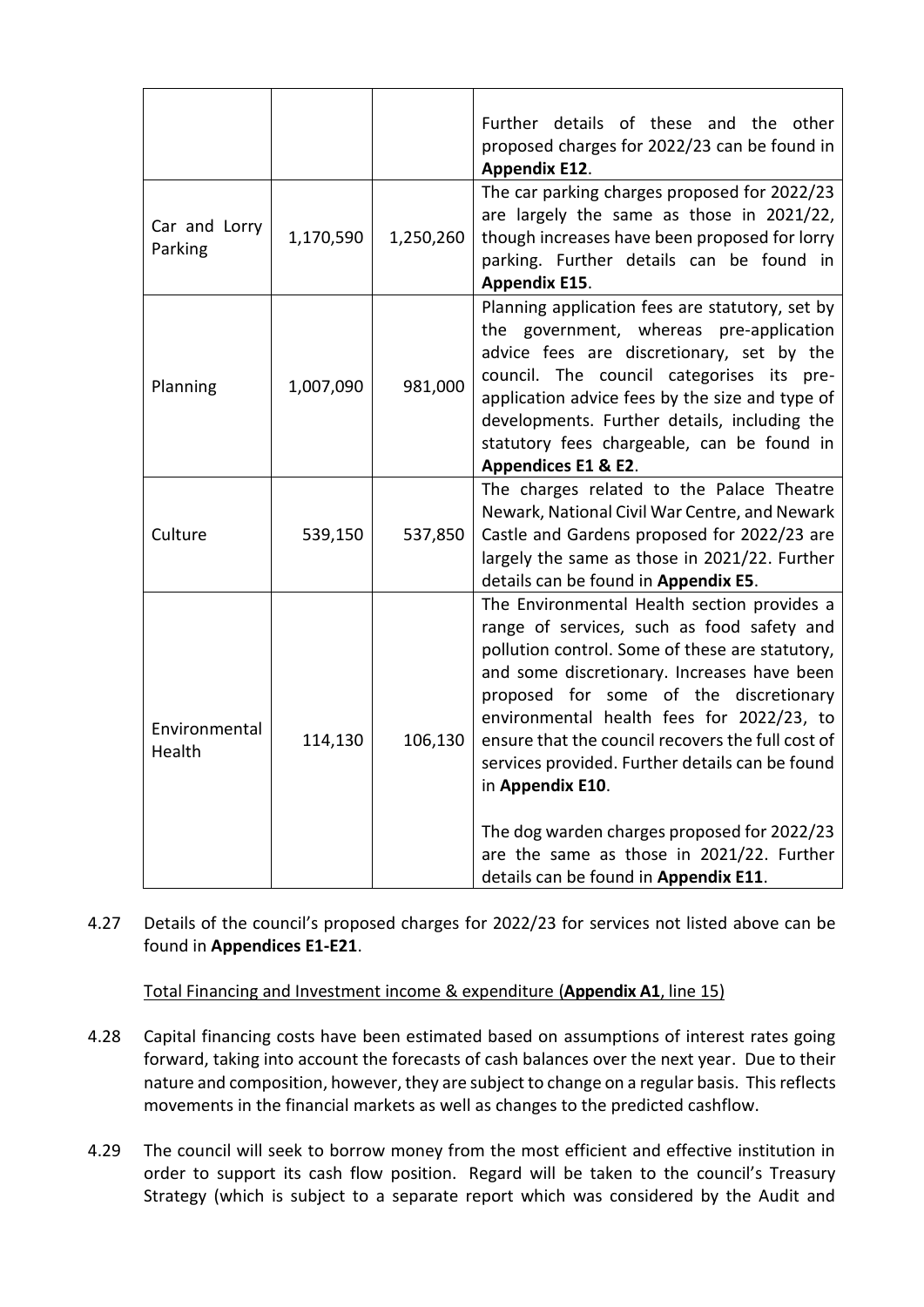Accounts Committee on 2 February 2022, and is due to be approved by Full Council on 8 March 2022) and due diligence through the council's Treasury Advisers.

- 4.30 In previousfinancial years, decisions regarding capital expenditure have been taken to utilise internal resources and maintain an under-borrowed position against its Capital Financing Requirement. This is not uncommon across the Local Government sector, at a time when budgets have been squeezed, but reserves have existed. The council is proposing to utilise some of its reserves on projects such as the Yorke Drive Pavilion and a contribution to the the Southern Link Road. This means that as cash backed by these reserves will be utilised, there is a potential need to borrow money to ensure that the Council has cash at hand to service its day to day costs.
- 4.31 There is an overall reduction in the total net Financing and Investment income & expenditure of £346,650 (**Appendix A1**, line 15) in 2022/23. The 2022/23 interest payable budget is less than was budgeted for in March 2021, mainly due to changes in the expected impact of the housing regeneration loan facility capital budget on the council's cash flow.
- 4.32 All treasury investments are made in line with the Council's Treasury Management Strategy. Advice from the council's external treasury consultants will be sought prior to the investment of any funds to ensure maximum scrutiny is taken on any decision making.

### Contribution to or from reserves

- 4.33 Section 25 (Budget calculations: report on robustness of estimates etc) of the *Local Government Act 2003* requires local authority chief finance officers (Section 151 officers) to report on the adequacy of financial reserves in the council's proposed budget and robustness of estimates made.
- 4.34 The council's s151 Officer has reviewed the adequacy of the council's financial reserves to ensure that these are neither too low (imprudent) or too high (overprudent) based on their purpose and likely use.
- 4.35 The Council proposes to create two reserves during 2022/23, each for £0.200m, as follows:
	- Commercialisation Plan invest to save reserve; and
	- Workforce development reserve.
- 4.36 The table below summarises the amount of council earmarked reserves as at 31 March 2021, and forecasts of these as at 31 March 2022 and 31 March 2023.

|                                    | At 31 March<br>2021(f) | <b>Forecast at 31</b><br><b>March 2022</b><br>(£) | Forecast at 31<br><b>March 2023</b><br>(£) |
|------------------------------------|------------------------|---------------------------------------------------|--------------------------------------------|
| Revenue Reserves and Balances      | 35,672,010             | 28,537,587                                        | 29,292,527                                 |
| Capital Reserves                   | 10,815,319             | 9,616,459                                         | 1,514,817                                  |
| <b>Ring Fenced Reserves</b>        | 149,948                | 149,948                                           | 149,948                                    |
| <b>Total Reserves and Balances</b> | 46,637,277             | 38,303,994                                        | 30,957,292                                 |

4.37 The main reductions relate to the funding of the 2021/22 budget through the Collection Fund Budget reserve, and the use of grant funding previously received for key infrastructure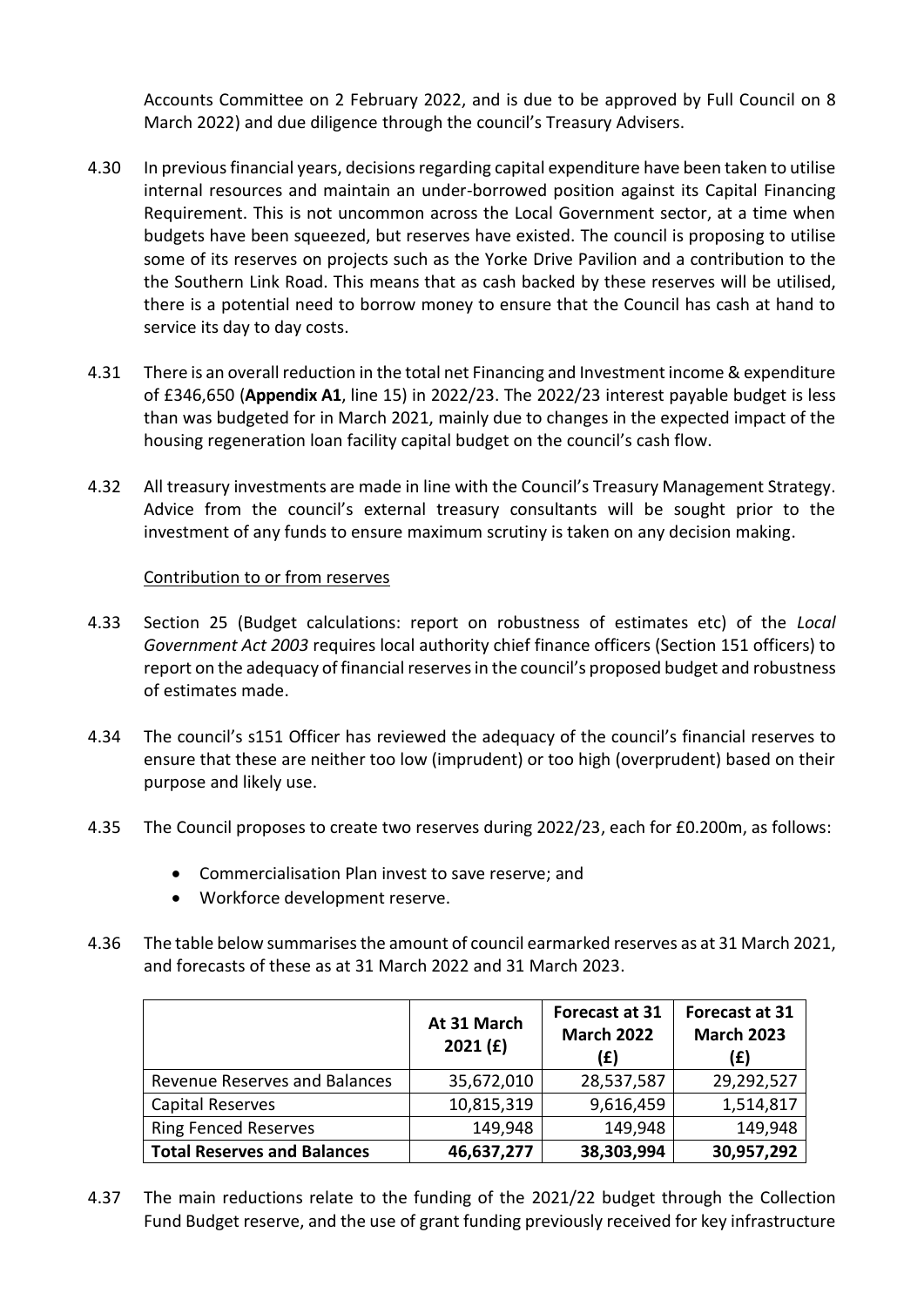projects. The Collection Fund Budget reserve relates to the timing of receipt of Section 31 grants regarding the extended retail relief given to businesses during 2020/21. **Appendix D** lists all of the council's current reserves.

### General Fund Balance

- 4.38 The council's £1.500m General Fund balance has been set aside to pay for exceptional items. Officers consistently review the appropriateness (prudence) of this amount in light of internal and external risks identified. For the council to maintain this balance, it is intended that it will only be used to fund expenditure once other appropriate reserves have been fully utilised.
- 4.39 The council's total forecast reserves and general fund balance to 31 March 2023 is £30,957,292. This is 199% of the forecast Net Budget Requirement of £15,535,910. The s151 Officer of the Council is satisfied with the adequacy of the levels of reserves and balances.
- 4.40 The budget has been prepared in accordance with the budget strategy approved by members of the Policy and Finance Committee on 24 June 2021. The draft budget has been scrutinised and challenged by the council's senior leadership team, the Leader and Deputy Leader of the council and the council's functional committees. The draft budget (and Medium Term Financial Plan) has also been scrutinised informally by the ruling political group. The s151 Officer of the council is therefore satisfied by the robustness of the estimates and assumptions underpinning the budget for 2022/23.

# Parish and Town Council Precepts

- 4.41 Parish and town councils can raise money to help meet their spending requirements by issuing a 'precept' (mandatory demand) to the district council. The district council must account for such precepts when calculating its council tax requirement. Council tax requirement is the amount of money that councils need to raise from council tax to fund council spending once income from other sources (such as government grants) have been deducted.
- 4.42 The council is still awaiting confirmation from each parish and town council regarding their level of precept for 2022/23. These details will be included in the revenue budget and council tax setting report to be presented to Council on 8 March 2022.

#### Business Rates/Non-Domestic Rates (NDR) (**Appendix A1**, lines 22 & 23)

- 4.43 Under the NDR system, businesses pay councils based on the open market rental value of their business property, as estimated by the government's Valuation Office Agency (VOA). The rate payable by small businesses in 2022/23 will be 49.9p per pound (49.9%) of their property's rateable value, and the rate payable by other businesses 1.3p per pound more than this (51.2p per pound, or 51.2%).
- 4.44 As mentioned in paragraph 4.9, though the government has allocated £3.678m of business rates to the council for 2022/23, the total amount of business rates retained by the council in 2022/23 may exceed this amount, depending on how the council and other Nottinghamshire Business Rates Pool authorities perform throughout 2021/22 and 2022/23.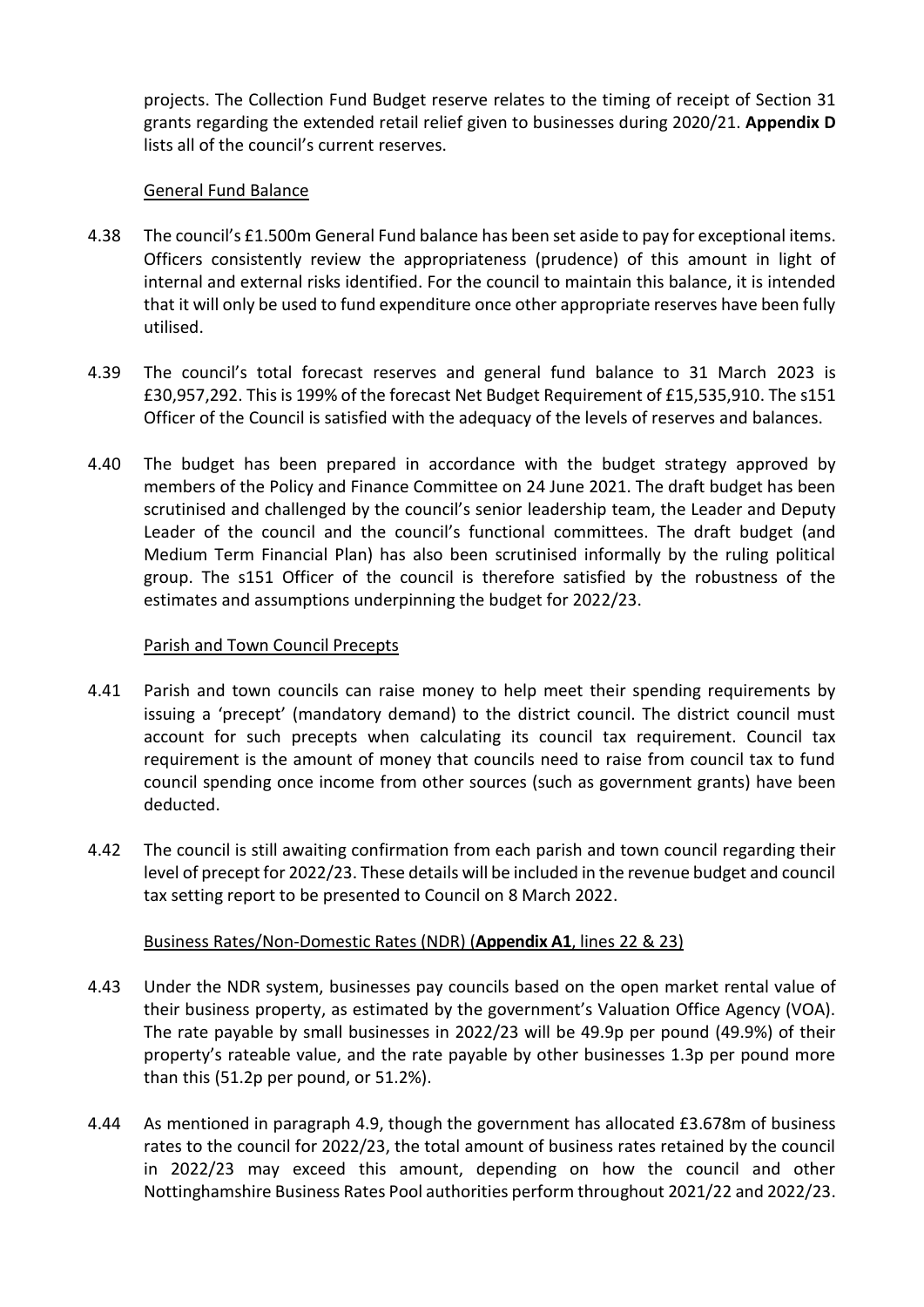It has currently been forecast that the return funding from the pool for the 2022/23 financial year will be £600,000 which has been built into the council's Medium Term Financial Plan.

4.45 The council is budgeting to retain £6.403m of business rates for 2022/23 (Appendix A1, lines 22 & 23). This includes the £3.678m referred to in paragraph 4.44; additional income, such as local growth above this baseline and from relevant renewable energy projects; and additional expenditure; such as the levy on additional income.

| <b>Calculation</b>          | Items relating to 2022/23 NDR income budget               | <b>Amount</b><br>(fm) |  |
|-----------------------------|-----------------------------------------------------------|-----------------------|--|
| 1                           | NDR income + section 31 grants*                           | 18.569                |  |
|                             | *Excludes compensation for under-indexing the multiplier  |                       |  |
| $\overline{2}$              | Compensation for under-indexing the multiplier            | 0.507                 |  |
| $3 = 1 + 2$                 | NDR income + section 31 grants**                          |                       |  |
|                             | **Includes compensation for under-indexing the multiplier | 19.077                |  |
| 4                           | Tariff                                                    | (11.388)              |  |
| $5 = 50\% \text{ of } (1 +$ |                                                           | (1.752)               |  |
| $4 - BFL$ )                 | Levy                                                      |                       |  |
| 6                           | Renewable Energy                                          | 0.807                 |  |
| $7 = 3 + 4 + 5 +$           | 2022/23 NDR income budget*                                | 6.744                 |  |
| 6                           | *Excludes spreading adjustment                            |                       |  |
| 8                           | Spreading adjustment                                      | 0.341                 |  |
| $9 = 7 + 8$                 | 2022/23 NDR income budget**                               | 6.403                 |  |
|                             | ** Includes spreading adjustment                          |                       |  |

# Council Tax Requirement

- 4.46 As explained in paragraph 4.41, Council Tax Requirement is the amount of money that councils need to raise from council tax to fund council spending once income from other sources (such as government grants) have been deducted.
- 4.47 The council's 2022/23 net budget requirement is £15,535,910, as shown in the table in paragraph 3.1. This is partly offset by government grant income of £0.568m; projected business rates income of £6.403m and projected transfers from reserves of £0.632m. After including these sources of income, the net call on the Collection Fund before Parish Precepts are added is £7,646,060 (**Appendix A1,** line 35).

# Subjective Analysis

4.48 **Appendix A2** contains a breakdown of the council's General Fund revenue budget for 2022/23 by statutory categories used to categorise expenditure and income.

# Risk Assessment and Sensitivity

4.49 As mentioned in paragraph 4.33, section 25 of the *Local Government Act 2003* requires the council's chief finance officer, currently the Director of Resources and Deputy Chief Executive, to report on the robustness of estimates made in the council's proposed budget. This section fulfils that requirement.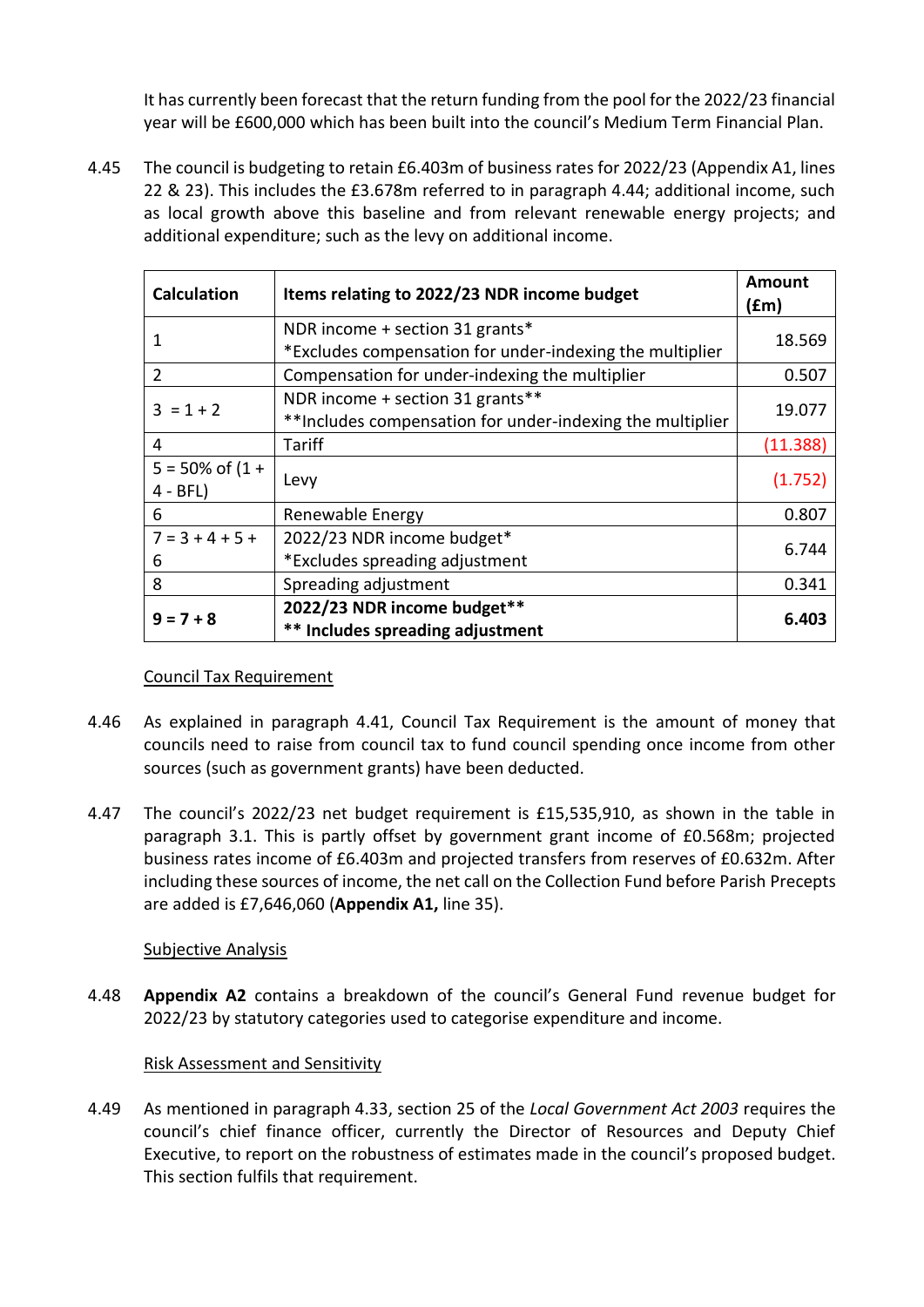- 4.50 In considering the council's proposed budget for 2022/23 and the sensitivity of expenditure and income to changes, it should be noted that:
	- a) a 1% increase in Council Tax is equivalent to £76,460 of net expenditure; and
	- b) a £1 increase in Council Tax is equivalent to £41,210 of net expenditure.
- 4.51 Various assumptions were required to be made when preparing the proposed 2022/23 budget. The two areas where it seems that variations between the proposed budget and reality could be greatest are employee pay and income receivable. Further details on each of these are below.

# **2022/23 pay award**

- 4.52 Employee costs form a significant proportion of all district council budgets. As mentioned in paragraph 4.17, the 2022/23 budgets have been prepared assuming a 2% annual increase in basic pay.
- 4.53 The National Joint Council (NJC) for Local Government Services' pay award for both 2021/22 and 2022/23 have not yet been finalised. It is possible that the costs of both the 2021/22 and/or the 2022/23 pay awards will exceed the pay increases currently budgeted for. If the 2021/22 and/or 2022/23 pay award agrees a more than 2% increase in basic pay, and if reductions in employee costs elsewhere cannot offset the increase in pay award costs, the additional costs unbudgeted for will need to be funded from council reserves. A 3% increase in basic pay for 2022/23 would result in around £162,210 needing to be funded from reserves.

# **Income**

- 4.54 A significant part of the council's annual net budget is dependent on income from rents; sales, fees and charges; and other receipts. Officers have reviewed the income that services have achieved against the current and previous years' budgets, and have considered factors expected to affect future income levels, to ensure the 2022/23 income budgets for services have been set at levels considered achievable.
- 4.55 Significant underperformance against budgeted income would increase the council's annual net expenditure, and thus place unbudgeted demand on council reserves. A 1% reduction in council income from fees and charges would cost £57,190, or a council tax increase equivalent to £1.39 per property (0.75%).
- 4.56 Officers closely monitor income levels as part of the council's monthly budget monitoring processes.
- 4.57 Officers plan to develop a more detailed understanding of the volumes of activity which underpin each of the council's main income sources. This will allow the council to more accurately model changes to expected activity levels, as well as increase assurance regarding the risks of such changes materialising.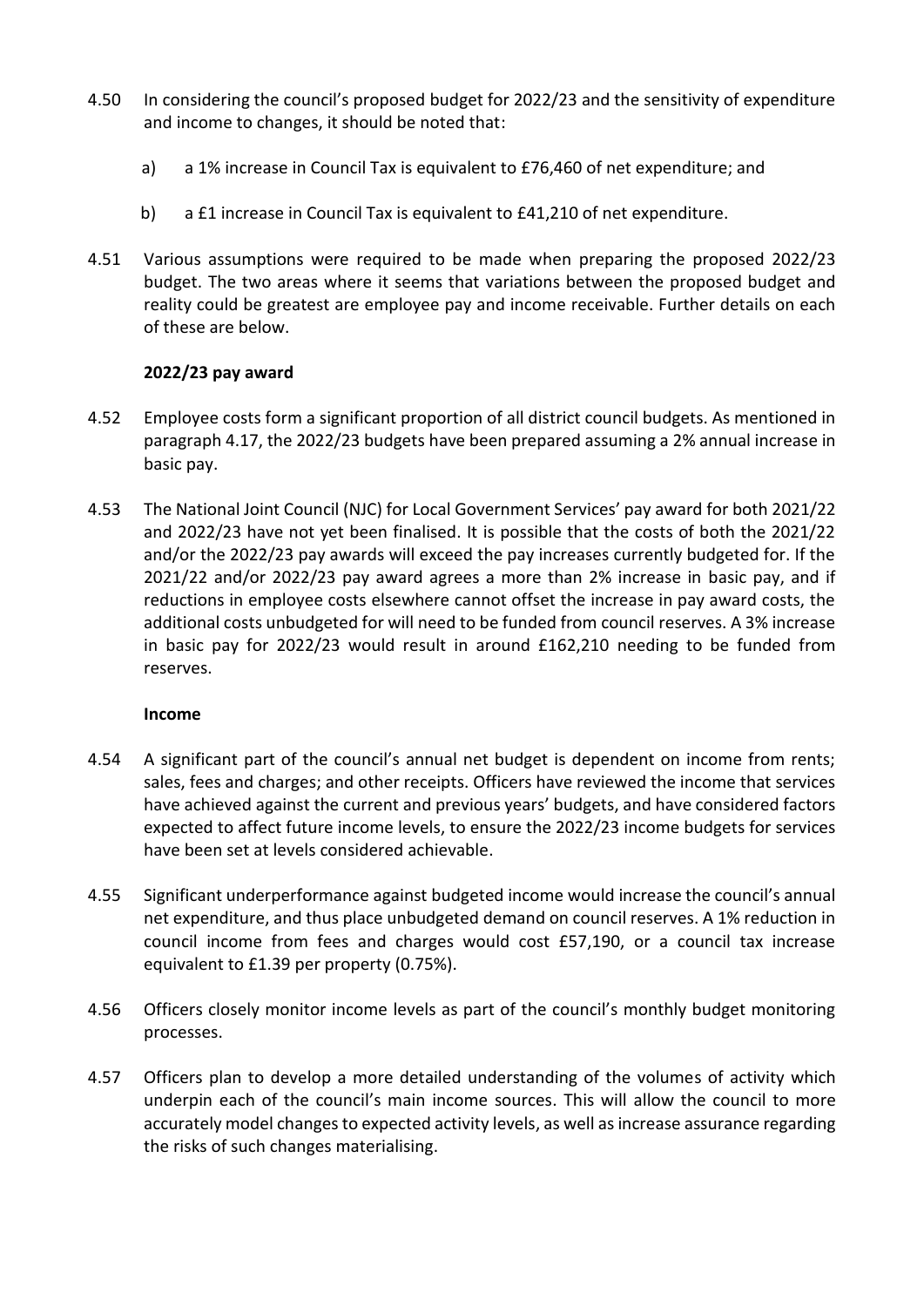# **Other significant potential risks**

4.58 Though less likely, but other assumptions which could result in the council's actual expenditure and/or income varying significantly from its proposed budgets are below:

| a) | Interest rates                | The proposed 2022/23 budget includes amounts for both interest<br>payable (Appendix A1, line 13) and interest receivable (Appendix A1,<br>line 14). This is because the council expects that it will both borrow<br>money and lend money throughout the 2022/23 financial year.<br>The budgeted amounts for 2022/23 have accounted for factors such<br>as the amount of council funds expected to be available. The actual<br>amounts of council interest payable and receivable for 2022/23 will<br>likely differ from those budgeted.<br>The impact of a 1% change in interest rate would be insignificant on                                                                                                                                                                                             |
|----|-------------------------------|-------------------------------------------------------------------------------------------------------------------------------------------------------------------------------------------------------------------------------------------------------------------------------------------------------------------------------------------------------------------------------------------------------------------------------------------------------------------------------------------------------------------------------------------------------------------------------------------------------------------------------------------------------------------------------------------------------------------------------------------------------------------------------------------------------------|
| b) | General<br>Inflation          | the council's overall budget.<br>As mentioned in paragraph 4.17, the proposed service budgets for<br>2022/23 include increases for inflation where appropriate.<br>The most recent month for which inflation data was available at the<br>time of writing is December 2020. There was a 5.4% increase in<br>inflation (Consumer Prices Index (CPI)) over the 12 months of the<br>2021 calendar year.<br>Though it is likely that actual inflation rates throughout 2022/23 will<br>differ from the government's own forecasts for 2022/23 and the 3%<br>the council has generally budgeted for, the small differences<br>anticipated are expected to have insignificant impact on the<br>council's budget.                                                                                                  |
| c) | National Living<br>Wage (NLW) | As referenced in paragraph 4.53, the council pays most of its<br>employees in line with NJC terms and conditions.<br>If NJC employees receive a 2% pay award for 2021/22, employees<br>on the NJC's lowest pay point will be being paid £9.43 per hour in<br>2021/22, broadly in line with the Living Wage Foundation's Real<br>Living Wage of £9.50 for 2020/21 (November 2020 - October 2021).<br>This is £0.52 more than the 2021/22 NLW of £8.91 per hour, though<br>£0.07 less than the 2022/23 NLW of £9.50 per hour.<br>Though the pay award for 2022/23 has not yet been finalised, it<br>seems likely that the 2022/23 pay of employees at the NJC's lowest<br>pay point will increase to £9.62 per hour or thereabouts, £0.28 less<br>than the Living Wage Foundation's current Real Living Wage. |
| d) | Apprenticeship<br>Scheme      | In addition to Apprenticeship Levy payments the council is required<br>to make to the government (Appendix A1, line 6), the council<br>employs apprentices, some of whom are paid for from its 'training'<br>reserve (Appendix D).                                                                                                                                                                                                                                                                                                                                                                                                                                                                                                                                                                          |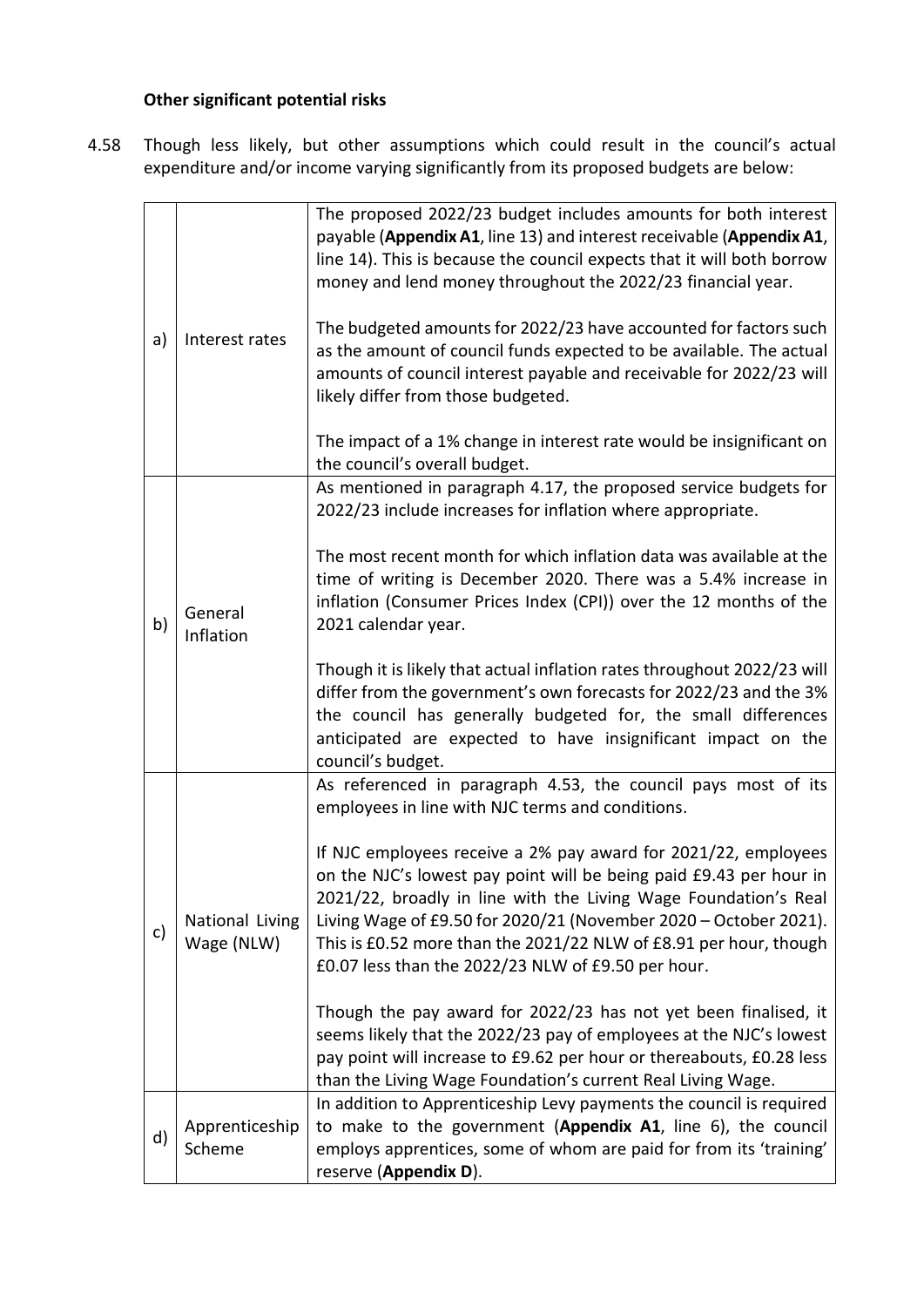|    |          | As mentioned in paragraphs 4.33 and 4.34, the council has reviewed |
|----|----------|--------------------------------------------------------------------|
| e) | Reserves | the adequacy of the financial reserves proposed in the 2022/23     |
|    |          | budget, as statutorily required.                                   |

### **5.0 Proposals**

- 5.1 Officers are proposing to the Committee that it recommends to Council at its meeting on 8 March 2022:
	- a) the council's General Fund revenue budget for 2022/23; and
	- b) the 2022/23 fees & charges in **Appendices E1-E21**.

### **6.0 Digital Implications**

6.1 There are no digital implications directly arising from this report.

### **7.0 Equalities Implications**

7.1 Business Managers consider the implications on equalities when assessing how best to deliver the services they are responsible for.

#### **8.0 Financial Implications (FIN21-22/2784)**

8.1 As this report is financial in nature, the financial implications of the proposed 2022/23 General Fund revenue budget have been covered within the body of this report.

#### **9.0 Community Plan – Alignment to Objectives**

- 9.1 The Community Plan 2020-2023 was approved by Full Council on 13 October 2020, and sets out sets out the Council's objectives over the next three years, building on previous published plans for the same time period.
- 9.2 The budget proposed within this report seeks to allocate resources in order to ensure the delivery of all the objectives within the refreshed Community Plan.
- 9.3 The Employee Plan in the staffing establishment report on this meeting's agenda covers the activities of all council employees, and therefore supports the council to achieve all of the Community Plan 2020-2023 objectives.

#### **10.0 RECOMMENDATIONS:**

- **a) that the Committee recommends to Full Council at its meeting on 8 March 2022 that:**
	- **i. the following amounts be now calculated by the council for the 2022/23 financial year, in accordance with Sections 31 to 36 of the Local Government Finance Act 1992 as amended by the Localism Act 2011:**